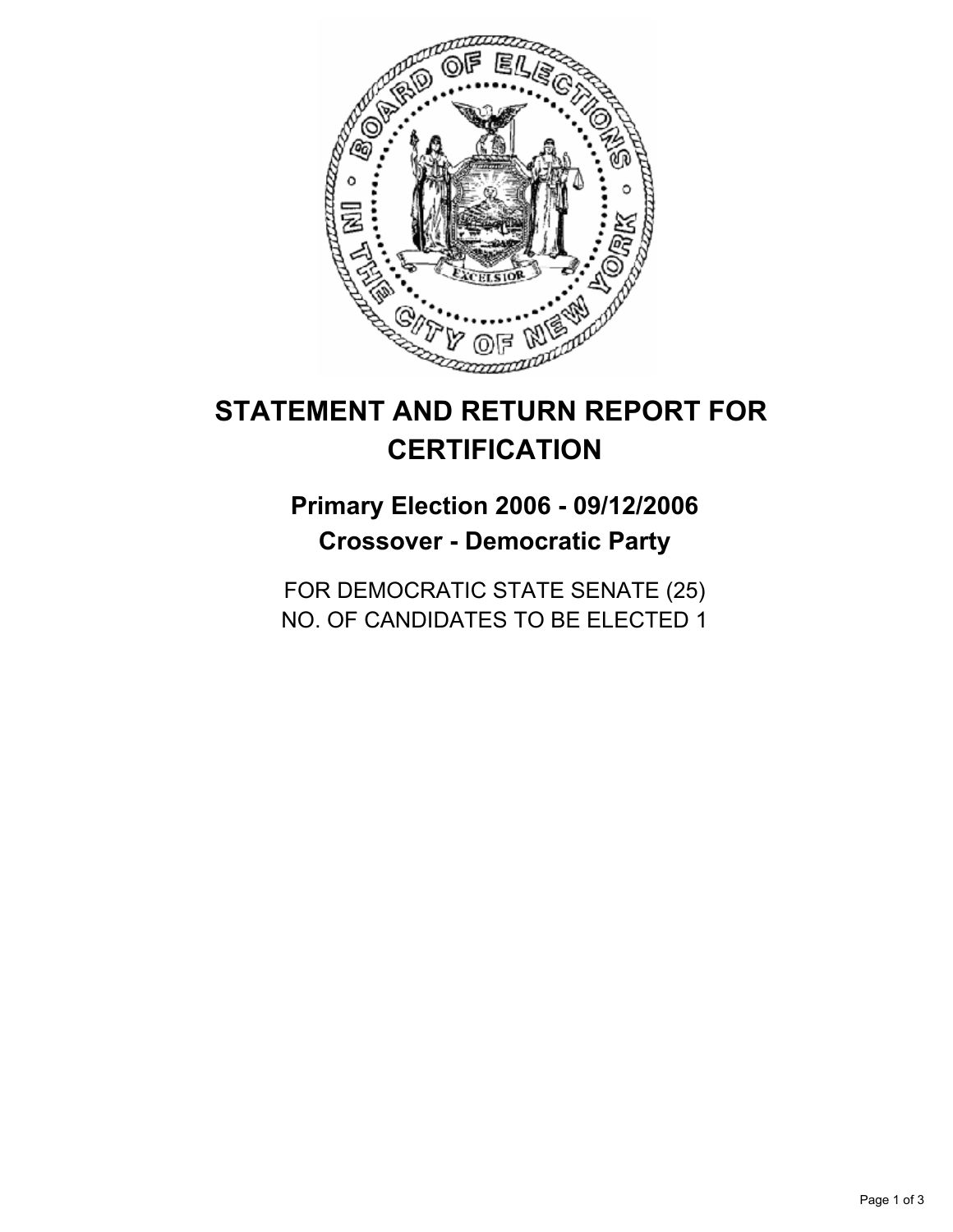

### **New York County**

| <b>TOTAL VOTES</b>      | 13,027 |
|-------------------------|--------|
| <b>KEN DIAMONDSTONE</b> | 5,432  |
| <b>MARTIN CONNOR</b>    | 7,595  |
| AFFIDAVIT               | 265    |
| ABSENTEE/MILITARY       | 243    |
| <b>EMERGENCY</b>        | 60     |

## **Kings County**

| <b>TOTAL VOTES</b>       | 7,672 |
|--------------------------|-------|
| TRACY BOYLAND (WRITE-IN) | 2     |
| <b>KEN DIAMONDSTONE</b>  | 3,806 |
| <b>MARTIN CONNOR</b>     | 3,864 |
| AFFIDAVIT                | 123   |
| ABSENTEE/MILITARY        | 197   |
| <b>EMERGENCY</b>         | 68    |